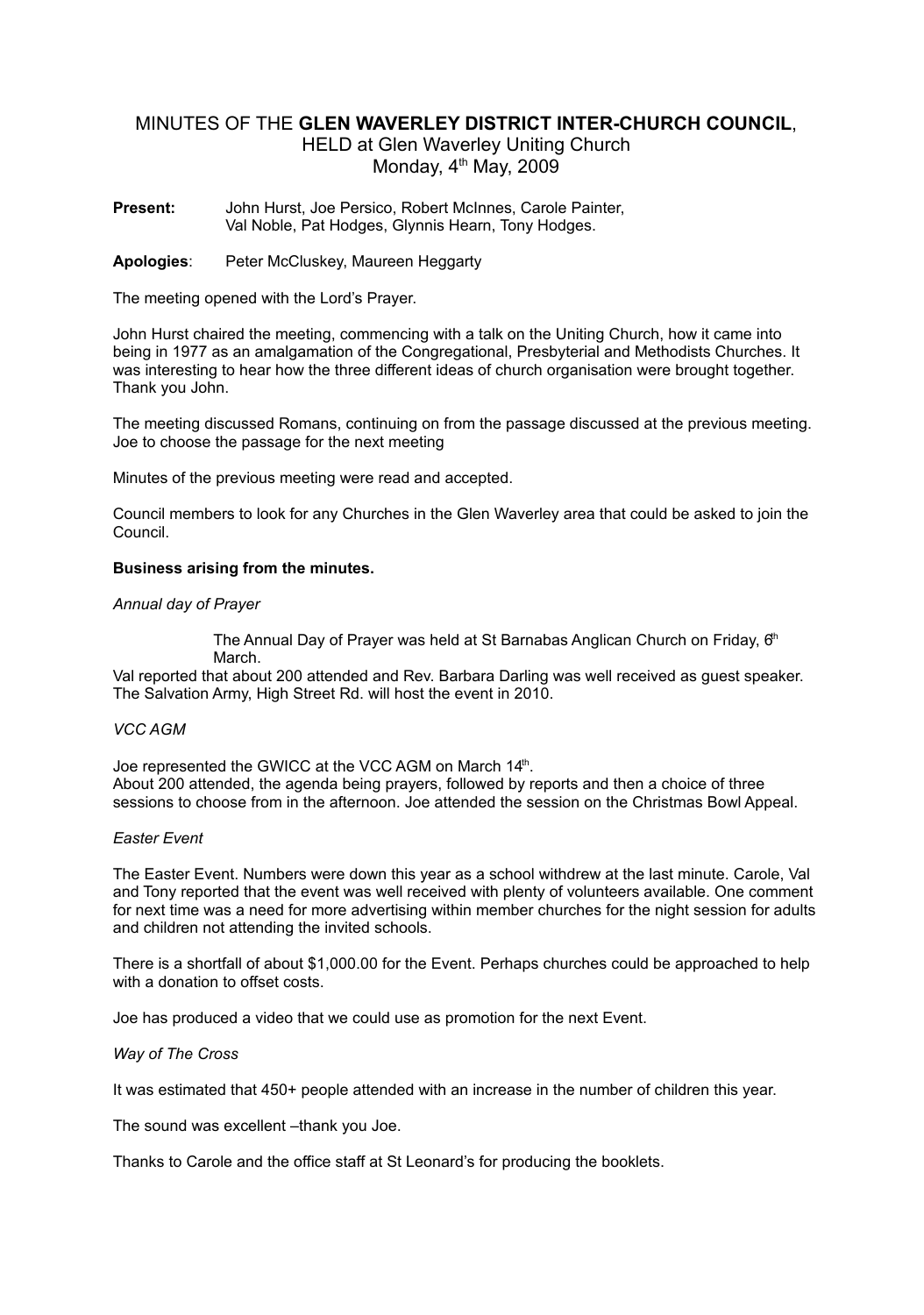A letter of thanks is to be sent to Lorraine Jones for ending the Service in song.

Val suggested that next year we could look at including some more modern music and recruit some young musicians.

### *Christian Unity Celebrations.*

19 Churches have replied to Joe's invitation. Assessments underway.

### *List of Churches and Services*

Joe has compiled a new list and those present at the meeting arranged to distribute them to the motels, hotels and Monash Uni.

### *Advertising Services*

John to send out invoices for the advertising of Easter Services and yearly subscriptions to member Churches. In October John will send out a letter re Christmas advertising and Easter 2010.

### *Services to Aged Care Facilities*

Tony Has reviewed the list of facilities and the churches that regularly conduct services for residents.

John will include a copy to each church with their invoices and Tony will post a copy of the list of Churches and Services to each Aged Care Facility.

### **Treasurer's report.**

John presented his report to the meeting.

### **Correspondence**

In.

Invitation from Monash council to attend an Event Planning Workshop for those organisations that use Monash Council facilities. Pat to attend.

Eastern Palliative Care newsletter.

Out.

Letters to Monash council re erecting a sign for 2 weeks prior to Good Friday 2010 and for use of Central Reserve for the Way of The Cross in 2010.

Victorian council of Churches activities update.

#### **Gambling**

Robert attended the Monash Responsible Gaming Task Force meeting on April 30<sup>th</sup>.

He distributed comprehensive notes of his recommendations and points to make in any letters individuals may care to write on the subject.

A letter to be sent to The Hon. Tony Robinson, Minister for Gaming, Mr Greg Barber and Mr Michael O'Brien,Shadow Minister for Gaming regarding proposed changes in Gaming Taxes.

### **Religious affiliation in the Monash area.**

Joe distributed copies of the Australian Bureau of Statistics census finding from the last and preceding census.